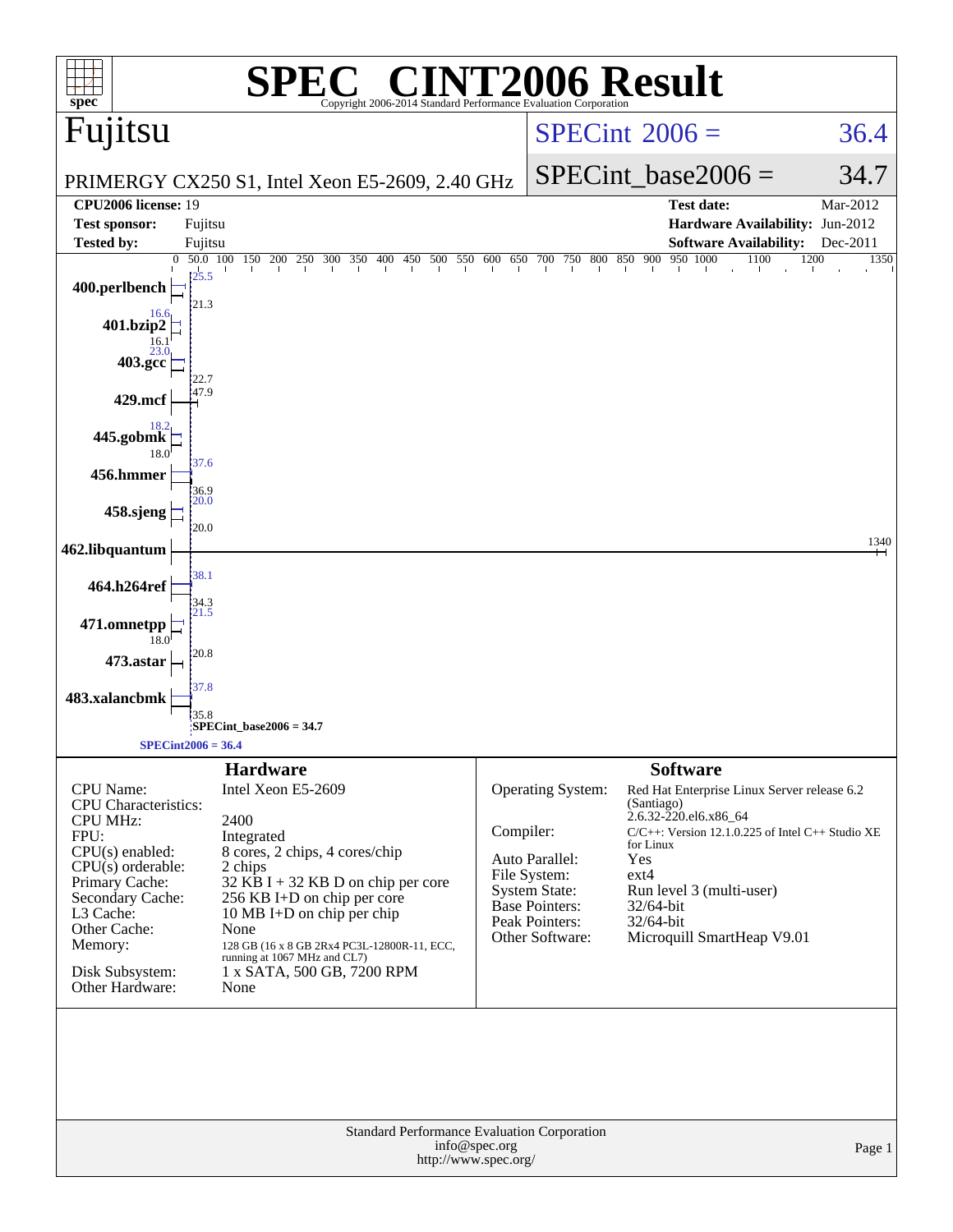

### Fujitsu

#### $SPECint2006 = 36.4$  $SPECint2006 = 36.4$

PRIMERGY CX250 S1, Intel Xeon E5-2609, 2.40 GHz

SPECint base2006 =  $34.7$ 

**[CPU2006 license:](http://www.spec.org/auto/cpu2006/Docs/result-fields.html#CPU2006license)** 19 **[Test date:](http://www.spec.org/auto/cpu2006/Docs/result-fields.html#Testdate)** Mar-2012

**[Test sponsor:](http://www.spec.org/auto/cpu2006/Docs/result-fields.html#Testsponsor)** Fujitsu **[Hardware Availability:](http://www.spec.org/auto/cpu2006/Docs/result-fields.html#HardwareAvailability)** Jun-2012 **[Tested by:](http://www.spec.org/auto/cpu2006/Docs/result-fields.html#Testedby)** Fujitsu **[Software Availability:](http://www.spec.org/auto/cpu2006/Docs/result-fields.html#SoftwareAvailability)** Dec-2011

#### **[Results Table](http://www.spec.org/auto/cpu2006/Docs/result-fields.html#ResultsTable)**

|                    | <b>Base</b>                                                                                              |       |                |       |                |       | <b>Peak</b>    |              |                |              |                |              |  |
|--------------------|----------------------------------------------------------------------------------------------------------|-------|----------------|-------|----------------|-------|----------------|--------------|----------------|--------------|----------------|--------------|--|
| <b>Benchmark</b>   | <b>Seconds</b>                                                                                           | Ratio | <b>Seconds</b> | Ratio | <b>Seconds</b> | Ratio | <b>Seconds</b> | <b>Ratio</b> | <b>Seconds</b> | <b>Ratio</b> | <b>Seconds</b> | <b>Ratio</b> |  |
| $ 400$ .perlbench  | 459                                                                                                      | 21.3  | 459            | 21.3  | 458            | 21.3  | <b>383</b>     | 25.5         | 383            | 25.5         | 383            | 25.5         |  |
| 401.bzip2          | 600                                                                                                      | 16.1  | 600            | 16.1  | 600            | 16.1  | 582            | 16.6         | 582            | 16.6         | 582            | 16.6         |  |
| $403.\mathrm{gcc}$ | 355                                                                                                      | 22.7  | 355            | 22.7  | 355            | 22.7  | 350            | 23.0         | <b>350</b>     | <u>23.0</u>  | 350            | 23.0         |  |
| $429$ .mcf         | 191                                                                                                      | 47.8  | 190            | 47.9  | 190            | 48.1  | 191            | 47.8         | <b>190</b>     | 47.9         | 190            | 48.1         |  |
| $445$ .gobmk       | 581                                                                                                      | 18.0  | 581            | 18.0  | 581            | 18.0  | 577            | 18.2         | 577            | 18.2         | 577            | 18.2         |  |
| 456.hmmer          | 253                                                                                                      | 36.9  | 253            | 36.9  | 254            | 36.8  | 248            | 37.6         | 248            | 37.6         | 248            | 37.6         |  |
| $458$ .sjeng       | 606                                                                                                      | 20.0  | 606            | 20.0  | 606            | 20.0  | 605            | <b>20.0</b>  | 605            | 20.0         | 605            | 20.0         |  |
| 462.libquantum     | 15.5                                                                                                     | 1340  | 15.7           | 1320  | 15.5           | 1340  | 15.5           | 1340         | 15.7           | 1320         | 15.5           | 1340         |  |
| 464.h264ref        | 646                                                                                                      | 34.3  | 638            | 34.7  | 645            | 34.3  | 581            | 38.1         | 582            | 38.0         | 581            | 38.1         |  |
| 471.omnetpp        | 347                                                                                                      | 18.0  | 349            | 17.9  | 348            | 18.0  | 290            | 21.5         | 290            | 21.5         | 290            | 21.6         |  |
| $473.$ astar       | 336                                                                                                      | 20.9  | 337            | 20.8  | 339            | 20.7  | 336            | 20.9         | 337            | 20.8         | 339            | 20.7         |  |
| 483.xalancbmk      | 192                                                                                                      | 35.9  | 193            | 35.8  | 193            | 35.8  | 183            | 37.8         | 182            | 37.8         | 182            | 38.0         |  |
|                    | Results appear in the order in which they were run. Bold underlined text indicates a median measurement. |       |                |       |                |       |                |              |                |              |                |              |  |

#### **[Operating System Notes](http://www.spec.org/auto/cpu2006/Docs/result-fields.html#OperatingSystemNotes)**

 Stack size set to unlimited using "ulimit -s unlimited" Transparent Huge Pages enabled with: echo always > /sys/kernel/mm/redhat\_transparent\_hugepage/enabled

#### **[Platform Notes](http://www.spec.org/auto/cpu2006/Docs/result-fields.html#PlatformNotes)**

#### **[General Notes](http://www.spec.org/auto/cpu2006/Docs/result-fields.html#GeneralNotes)**

Environment variables set by runspec before the start of the run: KMP\_AFFINITY = "granularity=fine,scatter" LD\_LIBRARY\_PATH = "/SPECcpu2006/libs/32:/SPECcpu2006/libs/64" OMP\_NUM\_THREADS = "8"

 Binaries compiled on a system with 1x Core i7-860 CPU + 8GB memory using RHEL5.5 This result was measured on the PRIMERGY CX250 S1. The PRIMERGY CX250 S1 and the PRIMERGY CX270 S1 are electronically equivalent. For information about Fujitsu please visit: <http://www.fujitsu.com>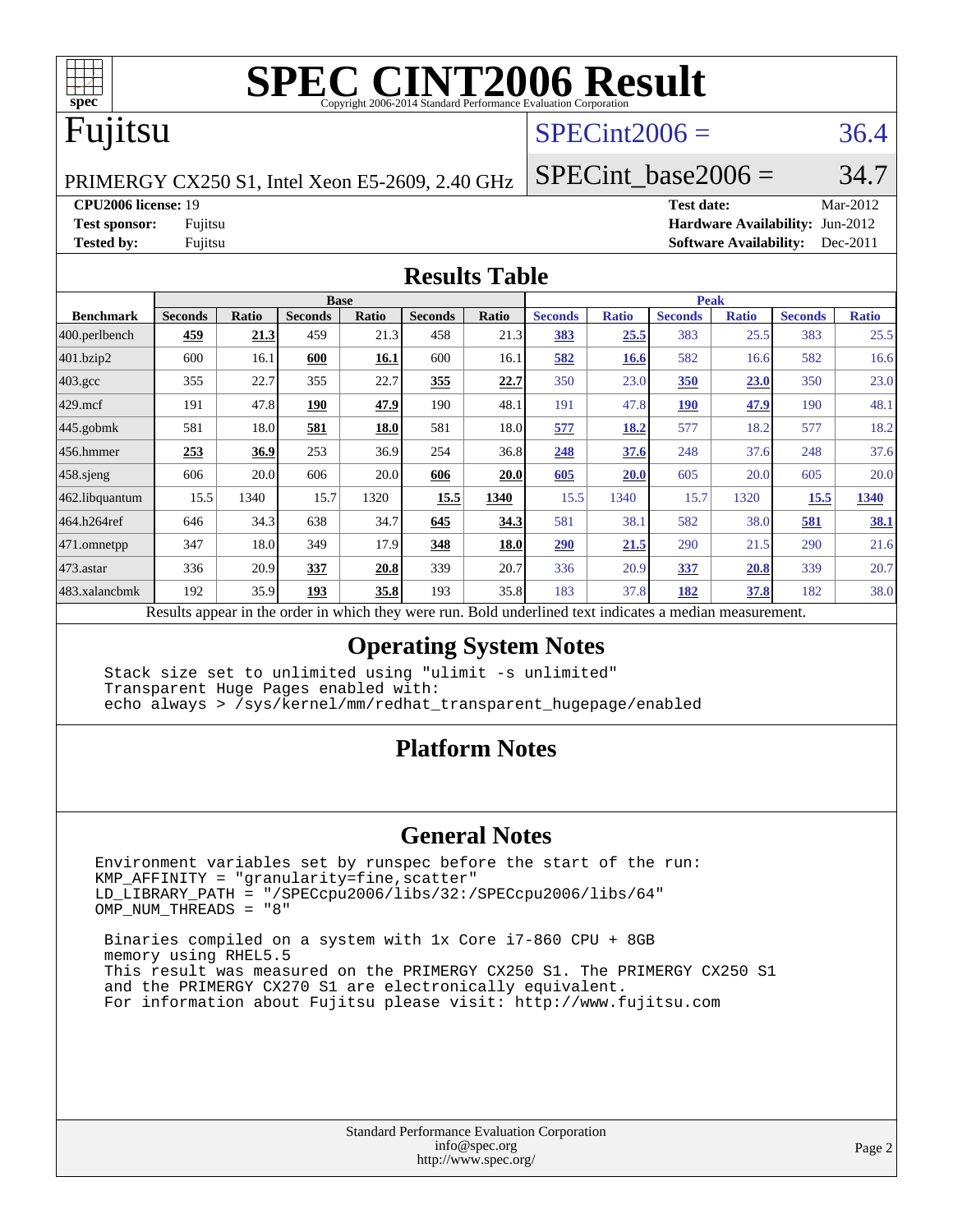

# Fujitsu

#### $SPECint2006 = 36.4$  $SPECint2006 = 36.4$

PRIMERGY CX250 S1, Intel Xeon E5-2609, 2.40 GHz

#### **[CPU2006 license:](http://www.spec.org/auto/cpu2006/Docs/result-fields.html#CPU2006license)** 19 **[Test date:](http://www.spec.org/auto/cpu2006/Docs/result-fields.html#Testdate)** Mar-2012

| <b>Test sponsor:</b> | Fujitsu |
|----------------------|---------|
| <b>Tested by:</b>    | Fujitsu |

SPECint base2006 =  $34.7$ 

**[Hardware Availability:](http://www.spec.org/auto/cpu2006/Docs/result-fields.html#HardwareAvailability)** Jun-2012 **[Software Availability:](http://www.spec.org/auto/cpu2006/Docs/result-fields.html#SoftwareAvailability)** Dec-2011

### **[Base Compiler Invocation](http://www.spec.org/auto/cpu2006/Docs/result-fields.html#BaseCompilerInvocation)**

[C benchmarks](http://www.spec.org/auto/cpu2006/Docs/result-fields.html#Cbenchmarks):  $\text{icc}$   $-\text{m64}$ 

[C++ benchmarks:](http://www.spec.org/auto/cpu2006/Docs/result-fields.html#CXXbenchmarks) [icpc -m64](http://www.spec.org/cpu2006/results/res2012q3/cpu2006-20120605-22836.flags.html#user_CXXbase_intel_icpc_64bit_fc66a5337ce925472a5c54ad6a0de310)

#### **[Base Portability Flags](http://www.spec.org/auto/cpu2006/Docs/result-fields.html#BasePortabilityFlags)**

 400.perlbench: [-DSPEC\\_CPU\\_LP64](http://www.spec.org/cpu2006/results/res2012q3/cpu2006-20120605-22836.flags.html#b400.perlbench_basePORTABILITY_DSPEC_CPU_LP64) [-DSPEC\\_CPU\\_LINUX\\_X64](http://www.spec.org/cpu2006/results/res2012q3/cpu2006-20120605-22836.flags.html#b400.perlbench_baseCPORTABILITY_DSPEC_CPU_LINUX_X64) 401.bzip2: [-DSPEC\\_CPU\\_LP64](http://www.spec.org/cpu2006/results/res2012q3/cpu2006-20120605-22836.flags.html#suite_basePORTABILITY401_bzip2_DSPEC_CPU_LP64) 403.gcc: [-DSPEC\\_CPU\\_LP64](http://www.spec.org/cpu2006/results/res2012q3/cpu2006-20120605-22836.flags.html#suite_basePORTABILITY403_gcc_DSPEC_CPU_LP64) 429.mcf: [-DSPEC\\_CPU\\_LP64](http://www.spec.org/cpu2006/results/res2012q3/cpu2006-20120605-22836.flags.html#suite_basePORTABILITY429_mcf_DSPEC_CPU_LP64) 445.gobmk: [-DSPEC\\_CPU\\_LP64](http://www.spec.org/cpu2006/results/res2012q3/cpu2006-20120605-22836.flags.html#suite_basePORTABILITY445_gobmk_DSPEC_CPU_LP64) 456.hmmer: [-DSPEC\\_CPU\\_LP64](http://www.spec.org/cpu2006/results/res2012q3/cpu2006-20120605-22836.flags.html#suite_basePORTABILITY456_hmmer_DSPEC_CPU_LP64) 458.sjeng: [-DSPEC\\_CPU\\_LP64](http://www.spec.org/cpu2006/results/res2012q3/cpu2006-20120605-22836.flags.html#suite_basePORTABILITY458_sjeng_DSPEC_CPU_LP64) 462.libquantum: [-DSPEC\\_CPU\\_LP64](http://www.spec.org/cpu2006/results/res2012q3/cpu2006-20120605-22836.flags.html#suite_basePORTABILITY462_libquantum_DSPEC_CPU_LP64) [-DSPEC\\_CPU\\_LINUX](http://www.spec.org/cpu2006/results/res2012q3/cpu2006-20120605-22836.flags.html#b462.libquantum_baseCPORTABILITY_DSPEC_CPU_LINUX) 464.h264ref: [-DSPEC\\_CPU\\_LP64](http://www.spec.org/cpu2006/results/res2012q3/cpu2006-20120605-22836.flags.html#suite_basePORTABILITY464_h264ref_DSPEC_CPU_LP64) 471.omnetpp: [-DSPEC\\_CPU\\_LP64](http://www.spec.org/cpu2006/results/res2012q3/cpu2006-20120605-22836.flags.html#suite_basePORTABILITY471_omnetpp_DSPEC_CPU_LP64) 473.astar: [-DSPEC\\_CPU\\_LP64](http://www.spec.org/cpu2006/results/res2012q3/cpu2006-20120605-22836.flags.html#suite_basePORTABILITY473_astar_DSPEC_CPU_LP64) 483.xalancbmk: [-DSPEC\\_CPU\\_LP64](http://www.spec.org/cpu2006/results/res2012q3/cpu2006-20120605-22836.flags.html#suite_basePORTABILITY483_xalancbmk_DSPEC_CPU_LP64) [-DSPEC\\_CPU\\_LINUX](http://www.spec.org/cpu2006/results/res2012q3/cpu2006-20120605-22836.flags.html#b483.xalancbmk_baseCXXPORTABILITY_DSPEC_CPU_LINUX)

#### **[Base Optimization Flags](http://www.spec.org/auto/cpu2006/Docs/result-fields.html#BaseOptimizationFlags)**

[C benchmarks](http://www.spec.org/auto/cpu2006/Docs/result-fields.html#Cbenchmarks):

[-xSSE4.2](http://www.spec.org/cpu2006/results/res2012q3/cpu2006-20120605-22836.flags.html#user_CCbase_f-xSSE42_f91528193cf0b216347adb8b939d4107) [-ipo](http://www.spec.org/cpu2006/results/res2012q3/cpu2006-20120605-22836.flags.html#user_CCbase_f-ipo) [-O3](http://www.spec.org/cpu2006/results/res2012q3/cpu2006-20120605-22836.flags.html#user_CCbase_f-O3) [-no-prec-div](http://www.spec.org/cpu2006/results/res2012q3/cpu2006-20120605-22836.flags.html#user_CCbase_f-no-prec-div) [-parallel](http://www.spec.org/cpu2006/results/res2012q3/cpu2006-20120605-22836.flags.html#user_CCbase_f-parallel) [-opt-prefetch](http://www.spec.org/cpu2006/results/res2012q3/cpu2006-20120605-22836.flags.html#user_CCbase_f-opt-prefetch) [-auto-p32](http://www.spec.org/cpu2006/results/res2012q3/cpu2006-20120605-22836.flags.html#user_CCbase_f-auto-p32)

[C++ benchmarks:](http://www.spec.org/auto/cpu2006/Docs/result-fields.html#CXXbenchmarks)

[-xSSE4.2](http://www.spec.org/cpu2006/results/res2012q3/cpu2006-20120605-22836.flags.html#user_CXXbase_f-xSSE42_f91528193cf0b216347adb8b939d4107) [-ipo](http://www.spec.org/cpu2006/results/res2012q3/cpu2006-20120605-22836.flags.html#user_CXXbase_f-ipo) [-O3](http://www.spec.org/cpu2006/results/res2012q3/cpu2006-20120605-22836.flags.html#user_CXXbase_f-O3) [-no-prec-div](http://www.spec.org/cpu2006/results/res2012q3/cpu2006-20120605-22836.flags.html#user_CXXbase_f-no-prec-div) [-opt-prefetch](http://www.spec.org/cpu2006/results/res2012q3/cpu2006-20120605-22836.flags.html#user_CXXbase_f-opt-prefetch) [-auto-p32](http://www.spec.org/cpu2006/results/res2012q3/cpu2006-20120605-22836.flags.html#user_CXXbase_f-auto-p32) [-Wl,-z,muldefs](http://www.spec.org/cpu2006/results/res2012q3/cpu2006-20120605-22836.flags.html#user_CXXbase_link_force_multiple1_74079c344b956b9658436fd1b6dd3a8a) [-L/smartheap -lsmartheap64](http://www.spec.org/cpu2006/results/res2012q3/cpu2006-20120605-22836.flags.html#user_CXXbase_SmartHeap64_5e654037dadeae1fe403ab4b4466e60b)

#### **[Base Other Flags](http://www.spec.org/auto/cpu2006/Docs/result-fields.html#BaseOtherFlags)**

[C benchmarks](http://www.spec.org/auto/cpu2006/Docs/result-fields.html#Cbenchmarks):

403.gcc: [-Dalloca=\\_alloca](http://www.spec.org/cpu2006/results/res2012q3/cpu2006-20120605-22836.flags.html#b403.gcc_baseEXTRA_CFLAGS_Dalloca_be3056838c12de2578596ca5467af7f3)

### **[Peak Compiler Invocation](http://www.spec.org/auto/cpu2006/Docs/result-fields.html#PeakCompilerInvocation)**

[C benchmarks \(except as noted below\)](http://www.spec.org/auto/cpu2006/Docs/result-fields.html#Cbenchmarksexceptasnotedbelow):  $\text{icc}$  -m64

Continued on next page

Standard Performance Evaluation Corporation [info@spec.org](mailto:info@spec.org) <http://www.spec.org/>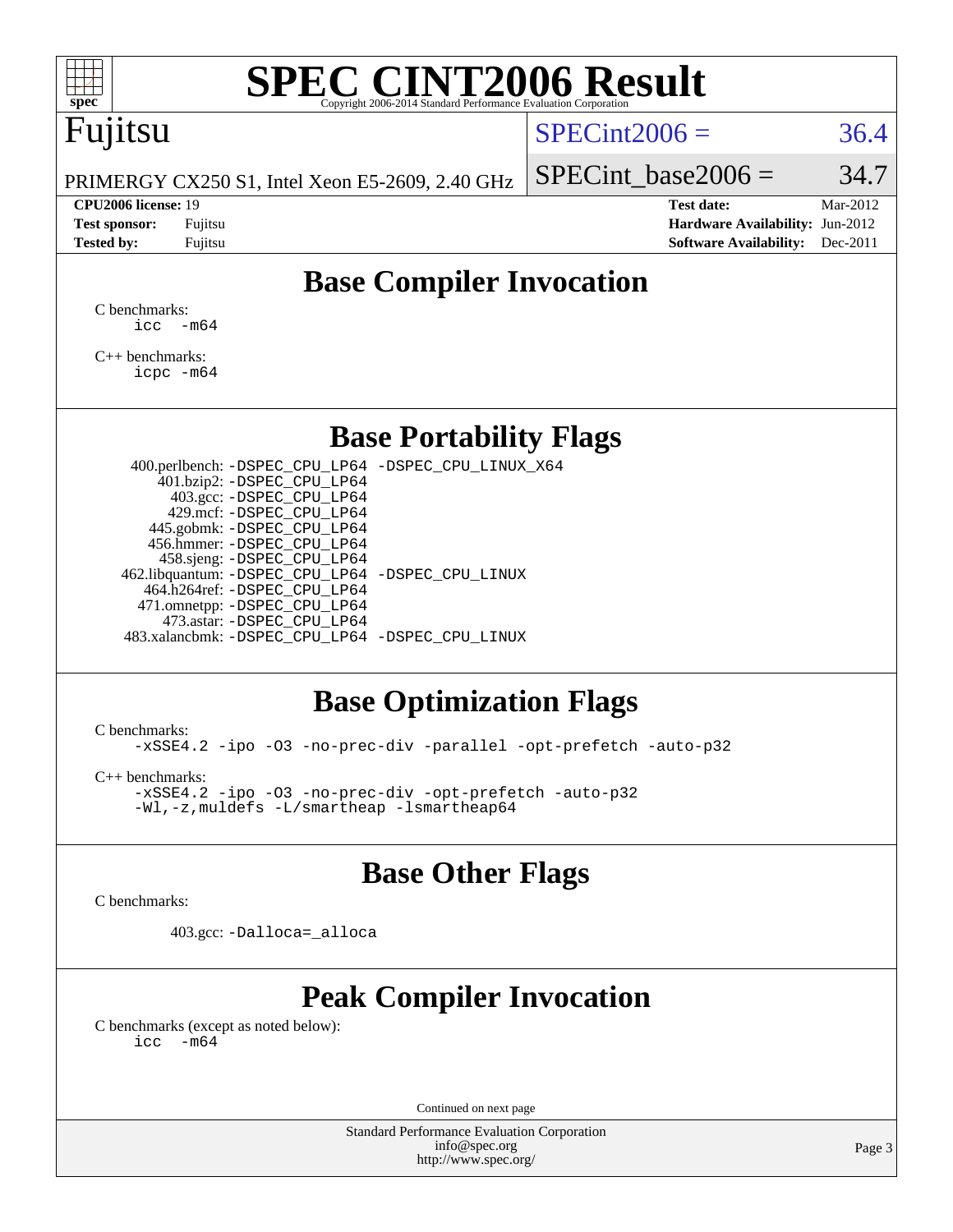

Fujitsu

 $SPECint2006 = 36.4$  $SPECint2006 = 36.4$ 

PRIMERGY CX250 S1, Intel Xeon E5-2609, 2.40 GHz

SPECint base2006 =  $34.7$ 

**[CPU2006 license:](http://www.spec.org/auto/cpu2006/Docs/result-fields.html#CPU2006license)** 19 **[Test date:](http://www.spec.org/auto/cpu2006/Docs/result-fields.html#Testdate)** Mar-2012 **[Test sponsor:](http://www.spec.org/auto/cpu2006/Docs/result-fields.html#Testsponsor)** Fujitsu **[Hardware Availability:](http://www.spec.org/auto/cpu2006/Docs/result-fields.html#HardwareAvailability)** Jun-2012 **[Tested by:](http://www.spec.org/auto/cpu2006/Docs/result-fields.html#Testedby)** Fujitsu **[Software Availability:](http://www.spec.org/auto/cpu2006/Docs/result-fields.html#SoftwareAvailability)** Dec-2011

# **[Peak Compiler Invocation \(Continued\)](http://www.spec.org/auto/cpu2006/Docs/result-fields.html#PeakCompilerInvocation)**

400.perlbench: [icc -m32](http://www.spec.org/cpu2006/results/res2012q3/cpu2006-20120605-22836.flags.html#user_peakCCLD400_perlbench_intel_icc_a6a621f8d50482236b970c6ac5f55f93)

445.gobmk: [icc -m32](http://www.spec.org/cpu2006/results/res2012q3/cpu2006-20120605-22836.flags.html#user_peakCCLD445_gobmk_intel_icc_a6a621f8d50482236b970c6ac5f55f93)

464.h264ref: [icc -m32](http://www.spec.org/cpu2006/results/res2012q3/cpu2006-20120605-22836.flags.html#user_peakCCLD464_h264ref_intel_icc_a6a621f8d50482236b970c6ac5f55f93)

[C++ benchmarks \(except as noted below\):](http://www.spec.org/auto/cpu2006/Docs/result-fields.html#CXXbenchmarksexceptasnotedbelow) [icpc -m32](http://www.spec.org/cpu2006/results/res2012q3/cpu2006-20120605-22836.flags.html#user_CXXpeak_intel_icpc_4e5a5ef1a53fd332b3c49e69c3330699)

473.astar: [icpc -m64](http://www.spec.org/cpu2006/results/res2012q3/cpu2006-20120605-22836.flags.html#user_peakCXXLD473_astar_intel_icpc_64bit_fc66a5337ce925472a5c54ad6a0de310)

#### **[Peak Portability Flags](http://www.spec.org/auto/cpu2006/Docs/result-fields.html#PeakPortabilityFlags)**

```
 400.perlbench: -DSPEC_CPU_LINUX_IA32
    401.bzip2: -DSPEC_CPU_LP64
      403.gcc: -DSPEC_CPU_LP64
     429.mcf: -DSPEC_CPU_LP64
   456.hmmer: -DSPEC_CPU_LP64
    458.sjeng: -DSPEC_CPU_LP64
462.libquantum: -DSPEC_CPU_LP64 -DSPEC_CPU_LINUX
     473.astar: -DSPEC_CPU_LP64
483.xalancbmk: -DSPEC_CPU_LINUX
```
### **[Peak Optimization Flags](http://www.spec.org/auto/cpu2006/Docs/result-fields.html#PeakOptimizationFlags)**

[C benchmarks](http://www.spec.org/auto/cpu2006/Docs/result-fields.html#Cbenchmarks):

```
 400.perlbench: -xSSE4.2(pass 2) -prof-gen(pass 1) -ipo(pass 2)
           -O3(pass 2) -no-prec-div(pass 2) -prof-use(pass 2)
          -opt-prefetch -ansi-alias
   401.bzip2: -xSSE4.2(pass 2) -prof-gen(pass 1) -ipo(pass 2)
           -O3(pass 2) -no-prec-div -prof-use(pass 2) -auto-ilp32
           -opt-prefetch -ansi-alias
    403.gcc: -xSSE4.2 -ipo -O3 -no-prec-div -inline-calloc
           -opt-malloc-options=3 -auto-ilp32
   429.mcf: basepeak = yes
  445.gobmk: -xSSE4.2(pass 2) -prof-gen(pass 1) -prof-use(pass 2)
           -ansi-alias
  456.hmmer: -xSSE4.2 -ipo -O3 -no-prec-div -unroll2 -auto-ilp32
           -ansi-alias
```
Continued on next page

Standard Performance Evaluation Corporation [info@spec.org](mailto:info@spec.org) <http://www.spec.org/>